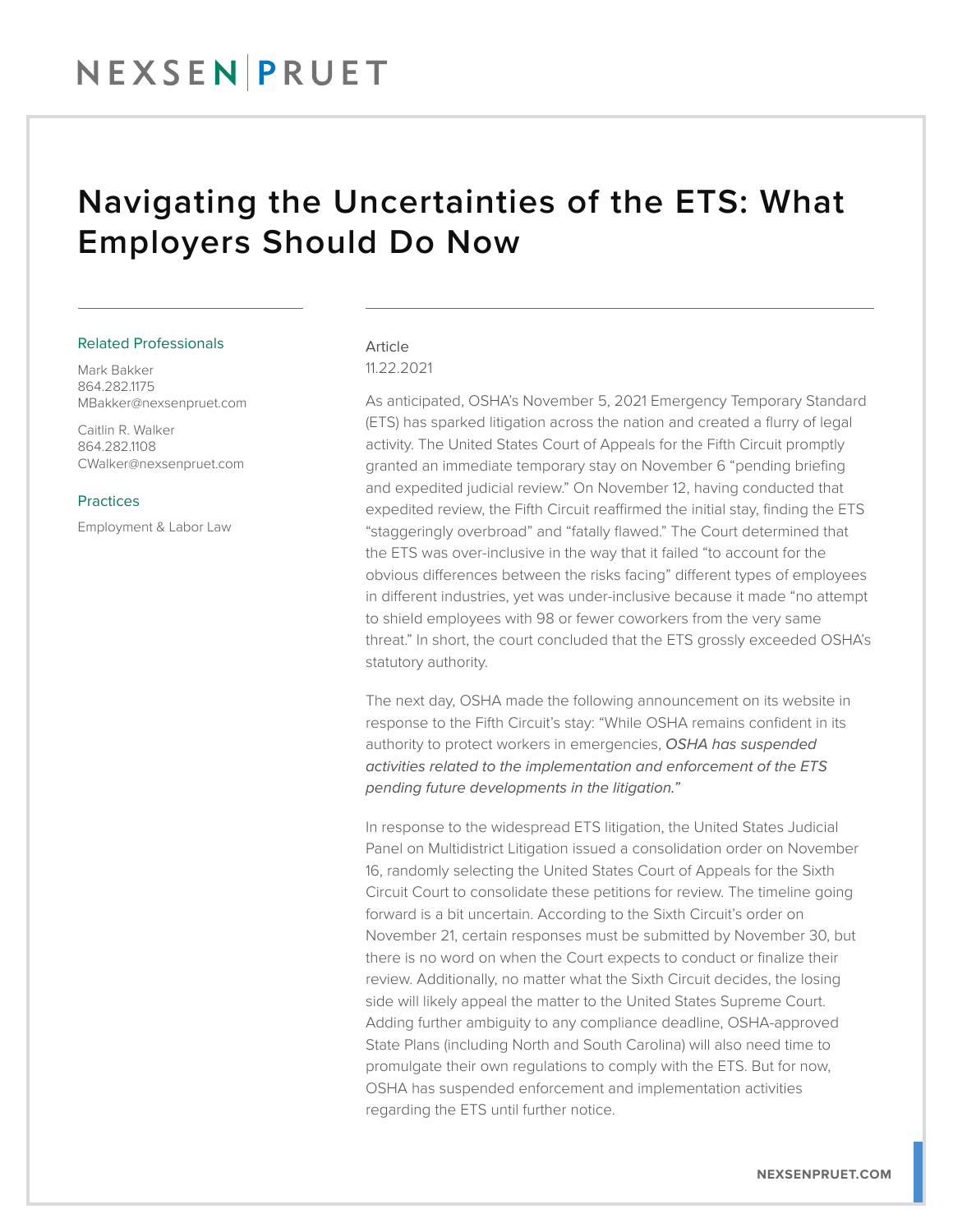## NEXSENPRUET

While Republicans in Congress have introduced resolutions to nullify the OSHA ETS, legislative efforts to undo the ETS are expected to fail. Thus, all eyes are on the judicial proceedings to determine the final status of the ETS.

### What Employers Should Do Now

Because it is possible the ETS will survive review, employers should prepare for its enforcement. *While we are not counseling that employers actually publish policies that they otherwise would hesitate to implement absent the ETS, covered employers should have a plan to comply with ETS requirements, possibly on short notice*. Here are some steps employers can take to prepare in the meantime:

Determine if you are a covered employer. The ETS covers all employers with 100 or more employees, a threshold met by including all employees at all facilities, even if they are part-time, temporary, remote, or outdoor employees. *Employers otherwise subject to the separate federal contractor or healthcare employer vaccine mandates are not subject to the ETS.* The threshold number is designed to capture large numbers of employers, and if you are hovering at or near or might get to 100 employees in the near future, contact us to help determine if you will indeed be a covered employer.

Establish a team to develop a plan. Determine what person or department will oversee the implementation of a plan to develop policies and forms, administer accommodation requests, collect information, communicate to necessary stakeholders, keep necessary records, and respond to requests for information. OSHA has clearly put monumental burdens on employers (and their HR departments) to fulfill this mandate. If your HR department is already overburdened, consider whether you would have to outsource some of these functions in order to achieve compliance.

Determine how you might collect and store ETS-required information. Covered employers may be required to establish an employee roster that lists vaccination status for all employees, store proof of vaccination for vaccinated employees, and collect test results for applicable unvaccinated employees. A threshold step may be to determine the current vaccinated status of employees.

In order to explore the testing option, research available COVID testing resources. Despite OSHA's pronouncement that testing resources are widely available, mid-size employers may have difficulty contracting with testing facilities and/or obtaining testing kits to conduct testing on-site. Determine if testing locations near your worksite have the capacity to handle your employee testing and how you can best administer the weekly testing option and who is going to pay for this testing (while the ETS does not require the employer to pay for testing, there may be other legal requirements or practical considerations that incentivize or mandate employers to pay for weekly testing.)

Determine if your ETS-compliant policy will require mandatory vaccination for all employees or include the testing option. Covered employers may allow unvaccinated workers the option of weekly testing (and masking) in lieu of vaccination. A company with a large number of unvaccinated employees and/or whose employees report to many different worksites may find the weekly testing option to be unworkable and next to impossible to administer. Based on our experience, you should also prepare for a significant number of religious or medical "accommodation" or exemption requests that are going to require careful, legal, and individualized review.